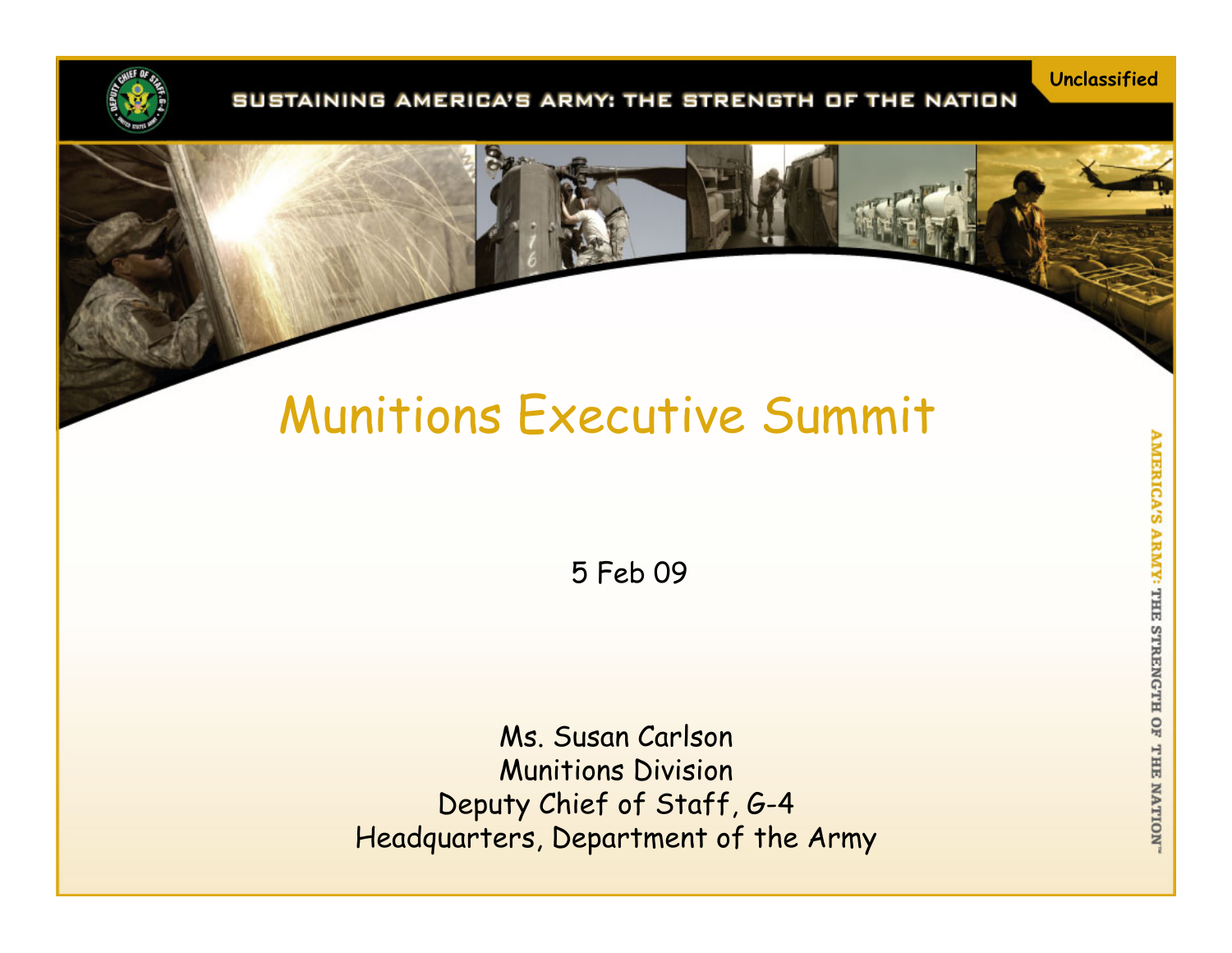

## **MISSION**

- ◘ **Provide Army Staff responsibility and oversight for policy, plans, and resources for:**
- **Conventional ammunition**
- **Missiles**
- **Toxic chemical storage**
- **Ammunition surveillance**
- **Demilitarization**
- **Explosives safety and environmental compliance**
- $\Box$ **Specifics:**
- $\Box$ **Distribution of the Army's munitions stockpile.**
- $\Box$ **Perform ammunition and missile stockpile management functions.**
- $\Box$  **Develop policy for and monitor ammo surveillance and environmental compliance. Oversight on emerging missile, ammo and ammo information Mgt systems.**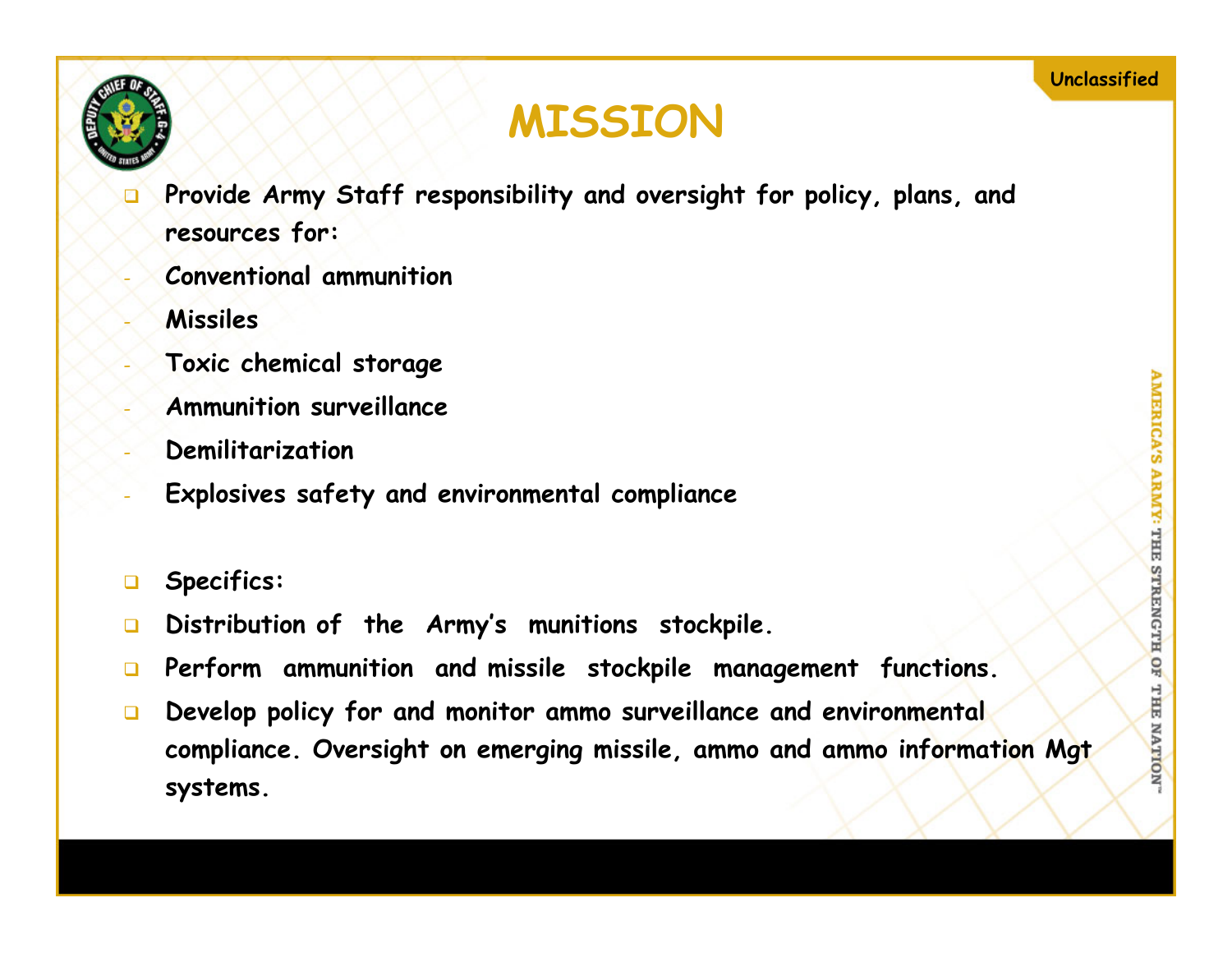

## Ammunition Readiness

- □ **What the program does:**
	- • **Provides National level management, procurement and sustainment of conventional ammunition for all Services (SMCA)**
	- • **Provides for transportation, maintenance, ammo logistics RDT&E, Army ammo safety and management of Army ammunition and management of ammunition in the Pacific theater**
	- • **Demilitarization of obsolete/excess conventional ammunition for all Services and the development of new demil technologies**
	- **Safe, secure, and environmentally compliant storage of the Nation's stockpile of toxic chemical munitions pending disposal**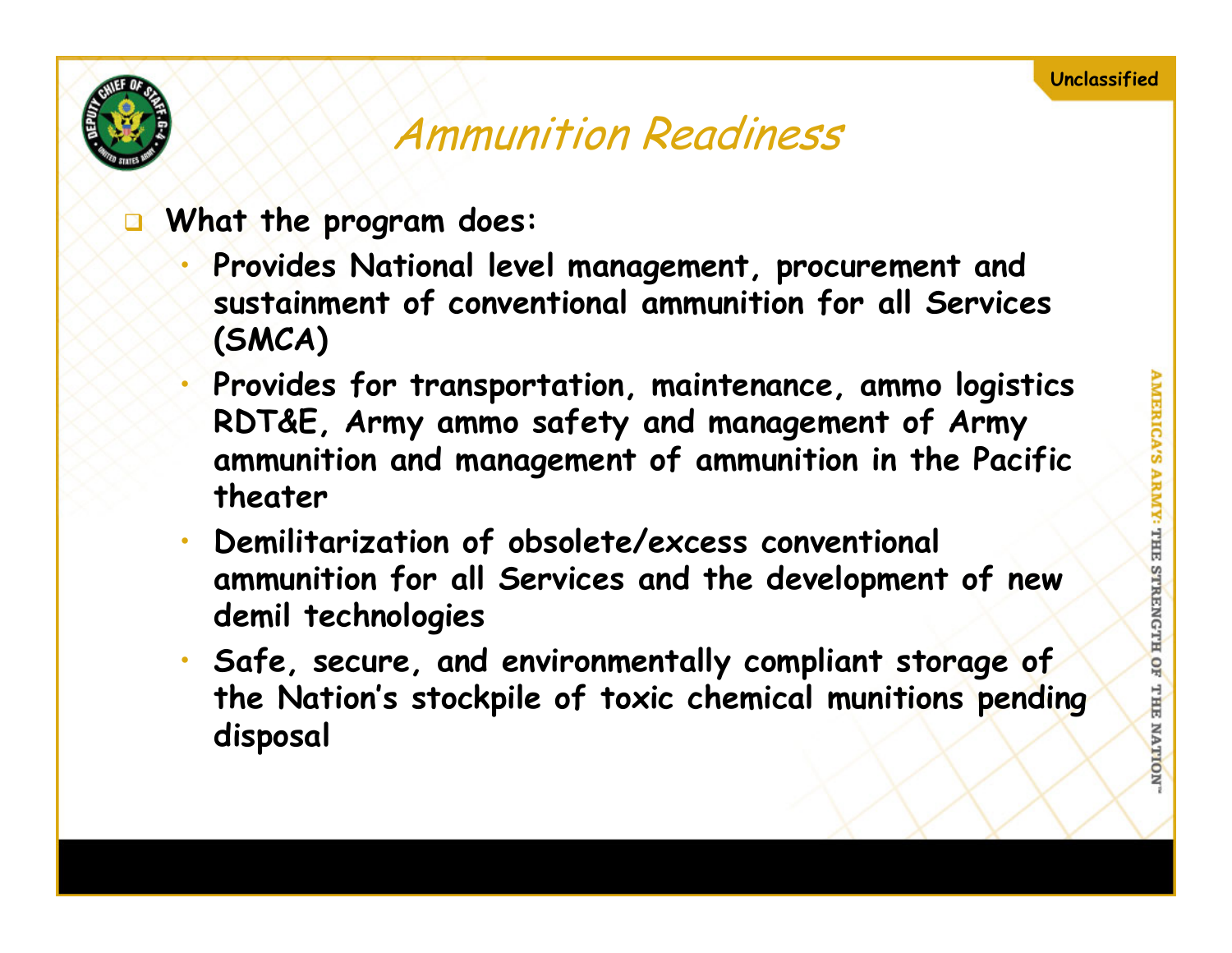<span id="page-3-0"></span>

**Unclassified New Demilitarization Law Effective FY2007 Resource Recovery and Recycling (R3)**

#### **BEFORE**

- **1. Installations execute demilitarization.**
- **2. Salvageable material sold.**
- **3. Proceeds sent to US Treasury. AFTER**
- **1. Installations execute demilitarization.**
- **2. Salvageable material sold.**
- **3. PM-Demil reinvest proceeds into R3 Programs.**

### **[THE LAW](#page-3-0)**

**The Law allows the Army to sell recyclable munitions materials resulting from demil and to reinvest the proceeds into demil Resource Recovery and Recycling (R3).**

#### **THE BENEFIT**

**Estimate \$2-3M annually to support Demil R3 Program execution, RDTE and APE.**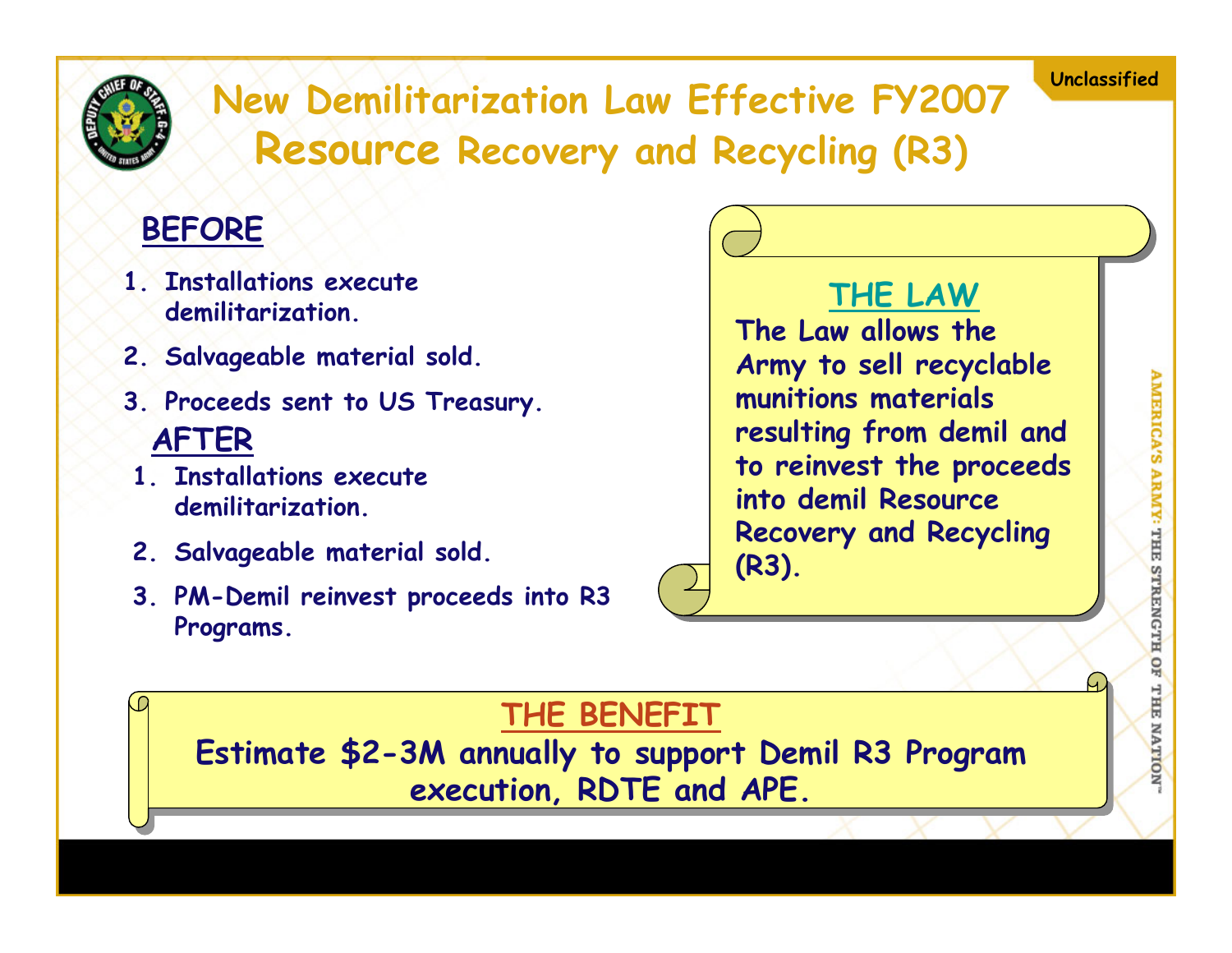

# Challenges

- **P** Funding
	- • OMA
		- • Taking Risk in Surveillance, Stockpile Mgmt
			- Limits flexibility to redistribute
			- –Increases depot release time
	- • PAA - Demil
		- •Growing demil stockpile creates storage inefficiencies
		- •Postpones Demil to out years, more expensive
		- •Reduces ability to efficiently and effectively store munitions and increases time needed to outload
- $\Box$  Distribution Management
	- •Planning/Coordination with TRANSCOM as the Distribution Process Owner
	- •Asset distribution/Visibility